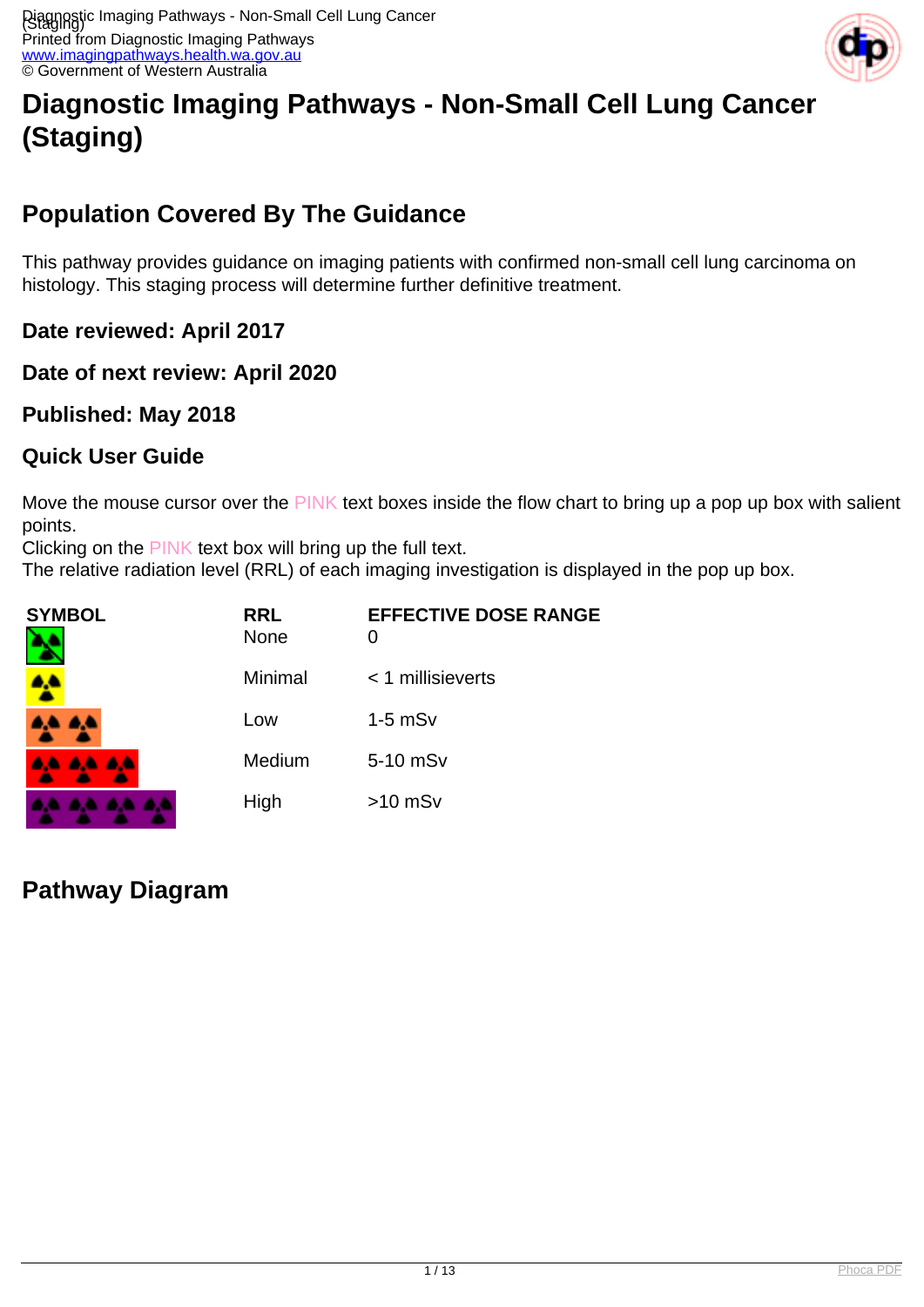

## **Image Gallery**

Note: These images open in a new page



Image 1a (Chest radiograph: Left hilar mass causing collapse of the left upper lobe and elevation of the left main bronchus.

**1b** Images 1b, 1c, and 2d (Computed Tomography): CT of the same patient reveals a large, relatively homogenous mass within the left upper lobe measuring 95mm and extending from the apex to the hilum. Central areas of low attenuation are compatible with tissue necrosis. There is also encasement of the left upper lobe bronchus and pulmonary artery with **1c** extensive background emphysema.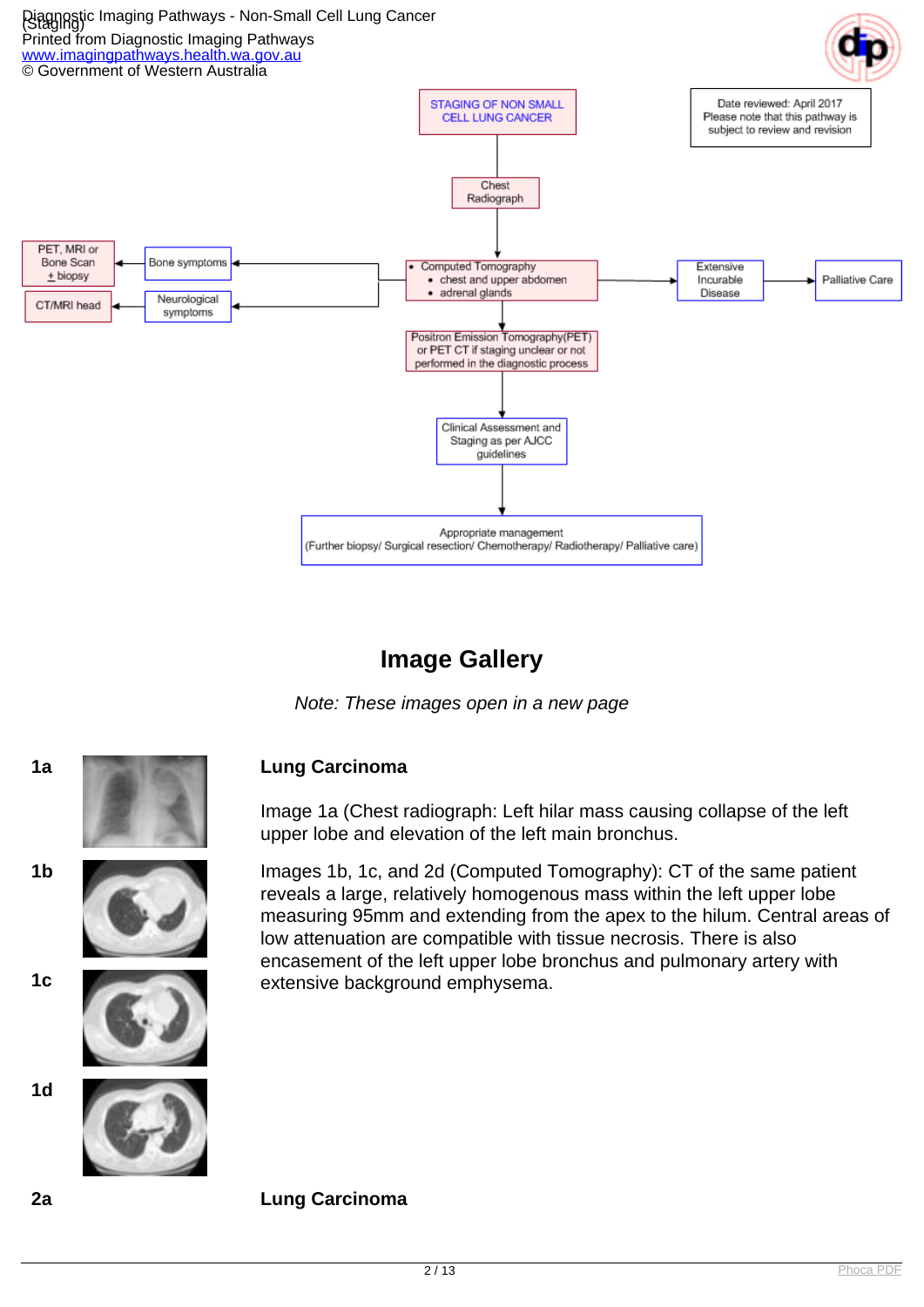Diagnostic Imaging Pathways - Non-Small Cell Lung Cancer (Staging) Printed from Diagnostic Imaging Pathways <u>ww.imagingpathways.health.wa.gov.au</u> © Government of Western Australia







**2b Images 2b and 2c: Post-mortem specimens showing infiltration of lung** parenchyma by bronchoalveolar carcinoma.

Note the patchy central necrosis and punctate areas of haemorrhage.

Image 2a: Lobectomy showing a large non-small cell lung carcinoma arising from the proximal bronchus and invading into the surrounding parenchyma.





**2e**



**2d** Images 2d (H&E, x2.5) and 2e (H&E, x20): Histological sections of a moderately well differentiated squamous cell carcinoma of the lung showing infiltrating sheets and tongues of malignant squamous cells with whorls of keratin (blue arrows). At higher power, the malignant cells demonstrate marked nuclear atypia with abundant glassy eosinophilic cytoplasm.

## **Teaching Points**

- It is important to accurately stage NSCLC, as stages I to III are potentially resectable and in some instances curable. Accurately staging NSCLC can result in a higher quality of life in those with the disease as a result of more targeted and appropriate treatment
- Chest radiography is indicated in all patients but has low sensitivity for detecting lesion spread
- A CT of the chest and upper abdomen is indicated in all patients, as it allows for the evaluation of the size and extent of the primary tumour and metastatic spread to the mediastinum/upper abdomen
- A PET scan is indicated in all patients with NSCLC who DO NOT have evidence of stage IV (noncurative) disease on CT scans
- Increasingly, NSCLC is staged with combined PET-CT which is as accurate or superior to PET alone or CT alone
- Site specific symptoms warrant directed evaluation of that site with the most appropriate study
- Palliative care for NSCLC may include non-curative chemotherapy, radiation and/or surgery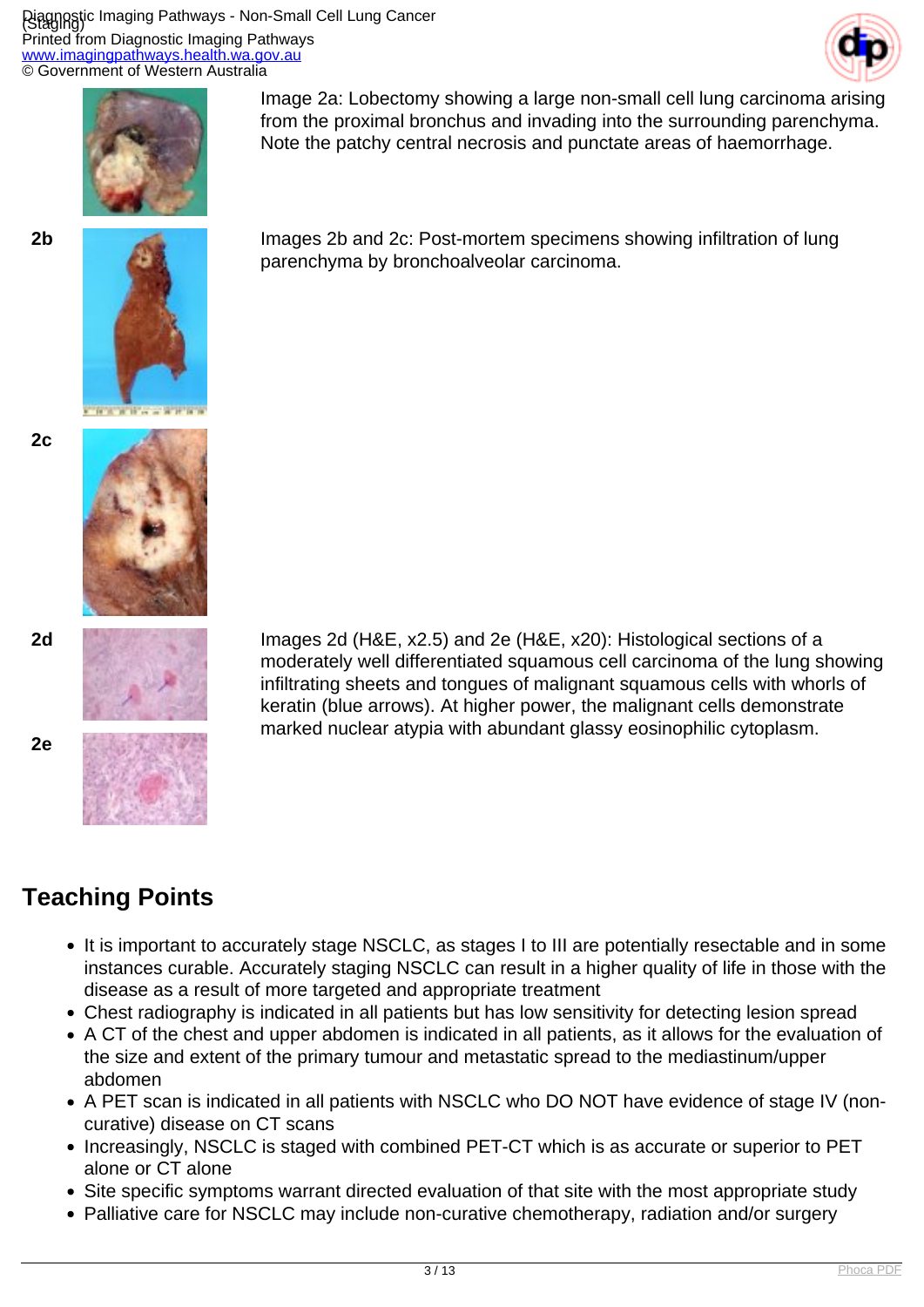

# **Staging Of Non-Small Cell Lung Cancer (NSCLC)**

- Precise staging is essential for therapeutic decision making and prognostic information  $1-3$
- TNM classification is the preferred system of staging [2, 4, 5](index.php?option=com_content&view=article&id=141&tab=references)
- Important to accurately differentiate stages I to IIIA (potentially resectable) from stage IIIB to IV (non-resectable) cancer [6, 7](index.php?option=com_content&view=article&id=141&tab=references)

#### T: Primary Tumour Tx Primary tumour cannot be assessed or tumour proven by presence of malignant cells in sputum or bronchial washings but not visualized by imaging or bronchoscopy T0 No evidence of primary tumour Tis Carcinoma in situ T1 Tumour ?3 cm in greatest dimension surrounded by lung or visceral pleura without bronchoscopic evidence of invasion more proximal than the lobar bronchus (ie, not in the main bronchus)  $\overline{\text{T1}}$ a( mi) **Minimally invasive** adenocarcinoma  $T1$ a Tumour ?1 cm in greatest dimension  $\overline{T1}$ b Tumour >1 cm but ?2 cm in greatest dimension  $\overline{T1}$ c Tumour >2 cm but ?3 cm in greatest dimension T2  $\text{Tumour} > 3 \text{ cm}$  but ?5 cm or tumour with any of the following features • Involves main bronchus regardless of distance from the carina but without involvement of the carina • Invades visceral pleura Associated with atelectasis or obstructive pneumonitis that extends to the hilar region, involving part

#### **TNM Staging of Non-Small Cell Lung Cancer** [8](index.php?option=com_content&view=article&id=141&tab=references)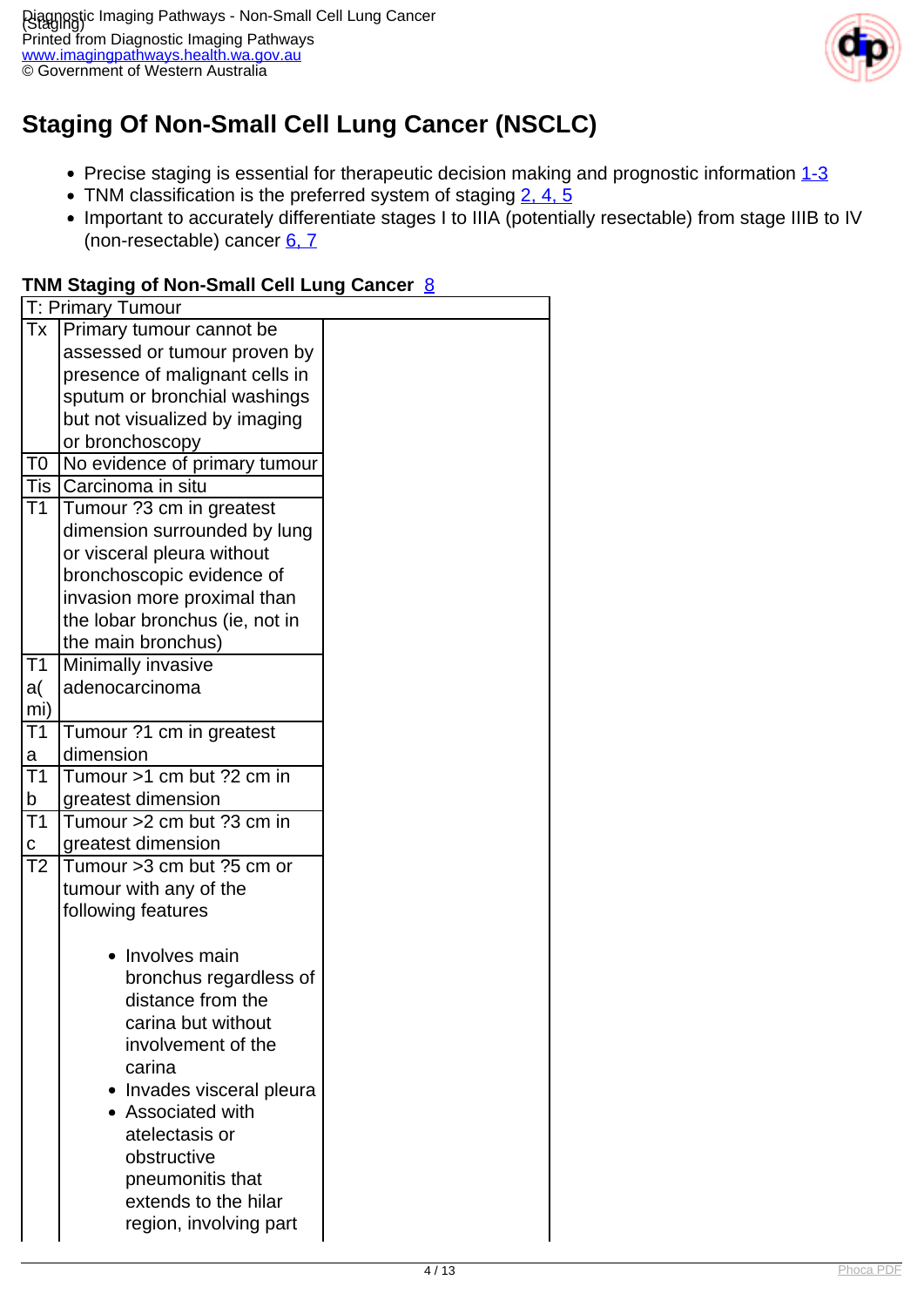#### Diagnostic Imaging Pathways - Non-Small Cell Lung Cancer (Staging) Printed from Diagnostic Imaging Pathways [www.imagingpathways.health.wa.gov.au](http://www.imagingpathways.health.wa.gov.au/) © Government of Western Australia



|                          | or all of the lung                |  |  |  |  |  |
|--------------------------|-----------------------------------|--|--|--|--|--|
| T <sub>2</sub>           | Tumour > 3 cm but ? 4 cm in       |  |  |  |  |  |
| a                        | greatest dimension                |  |  |  |  |  |
| T <sub>2</sub>           | Tumour >4 cm but ?5 cm in         |  |  |  |  |  |
| $\mathsf b$              | greatest dimension                |  |  |  |  |  |
| $\overline{\text{T3}}$   | Tumour >5 cm but ?7 cm in         |  |  |  |  |  |
|                          | greatest dimension or             |  |  |  |  |  |
|                          | associated with separate          |  |  |  |  |  |
|                          | tumour nodule(s) in the same      |  |  |  |  |  |
|                          | lobe as the primary tumour or     |  |  |  |  |  |
|                          | directly invades any of the       |  |  |  |  |  |
|                          | following structures: chest wall  |  |  |  |  |  |
|                          | (including the parietal pleura    |  |  |  |  |  |
|                          | and superior sulcus tumours),     |  |  |  |  |  |
|                          | phrenic nerve, parietal           |  |  |  |  |  |
|                          | pericardium                       |  |  |  |  |  |
| $\overline{\mathsf{T4}}$ | Tumour >7 cm in greatest          |  |  |  |  |  |
|                          | dimension or associated with      |  |  |  |  |  |
|                          | separate tumour nodule(s) in a    |  |  |  |  |  |
|                          | different ipsilateral lobe than   |  |  |  |  |  |
|                          | that of the primary tumour or     |  |  |  |  |  |
|                          | invades any of the following      |  |  |  |  |  |
|                          | structures: diaphragm,            |  |  |  |  |  |
|                          | mediastinum, heart, great         |  |  |  |  |  |
|                          | vessels, trachea, recurrent       |  |  |  |  |  |
|                          | laryngeal nerve, oesophagus,      |  |  |  |  |  |
|                          | vertebral body, and carina        |  |  |  |  |  |
|                          | N: Regional lymph node            |  |  |  |  |  |
|                          | involvement                       |  |  |  |  |  |
| <b>Nx</b>                | Regional lymph nodes cannot       |  |  |  |  |  |
|                          | be assessed                       |  |  |  |  |  |
| N <sub>0</sub>           | No regional lymph node            |  |  |  |  |  |
|                          | metastasis                        |  |  |  |  |  |
| $\overline{N1}$          | Metastasis in ipsilateral         |  |  |  |  |  |
|                          | peribronchial and/or ipsilateral  |  |  |  |  |  |
|                          | hilar lymph nodes and             |  |  |  |  |  |
|                          | intrapulmonary nodes,             |  |  |  |  |  |
|                          | including involvement by direct   |  |  |  |  |  |
|                          | extension                         |  |  |  |  |  |
| $\overline{N2}$          | Metastasis in ipsilateral         |  |  |  |  |  |
|                          | mediastinal and/or subcarinal     |  |  |  |  |  |
|                          | lymph node(s)                     |  |  |  |  |  |
| $\overline{N3}$          | Metastasis in contralateral       |  |  |  |  |  |
|                          | mediastinal, contralateral hilar, |  |  |  |  |  |
|                          | ipsilateral or contralateral      |  |  |  |  |  |
|                          | scalene, or supraclavicular       |  |  |  |  |  |
|                          | lymph node(s)                     |  |  |  |  |  |
|                          | M: Distant metastasis             |  |  |  |  |  |
| M <sub>0</sub>           | No distant metastasis             |  |  |  |  |  |
| M <sub>1</sub>           | Distant metastasis present        |  |  |  |  |  |
| M <sub>1</sub>           | Separate tumour nodule(s) in      |  |  |  |  |  |
|                          |                                   |  |  |  |  |  |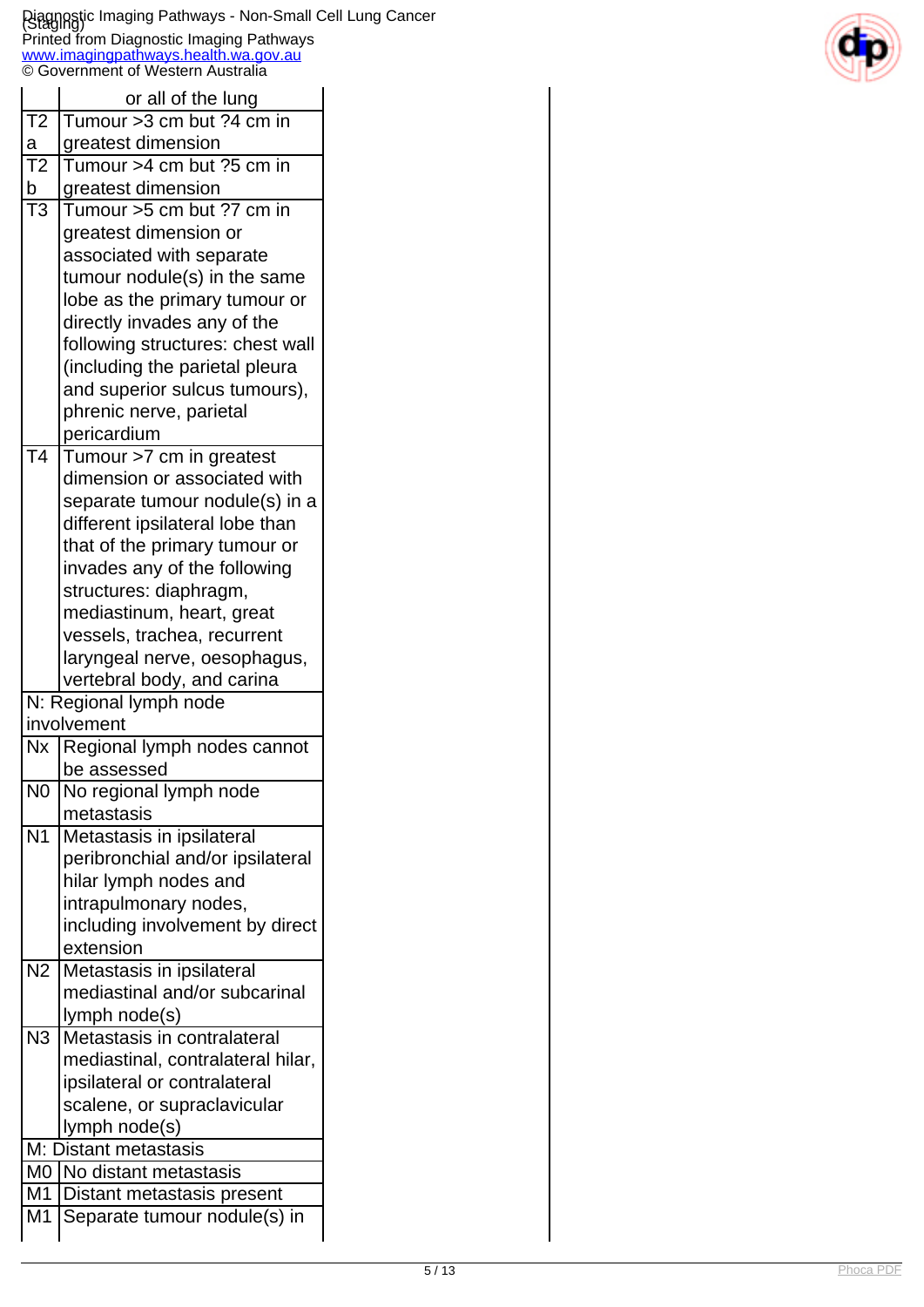|                | Diagnostic Imaging Pathways - Non-Small Cell Lung Cancer<br>Staging)<br>Printed from Diagnostic Imaging Pathways |                                    |                                  |                      |  |
|----------------|------------------------------------------------------------------------------------------------------------------|------------------------------------|----------------------------------|----------------------|--|
|                | www.imagingpathways.health.wa.gov.au<br>© Government of Western Australia                                        |                                    |                                  |                      |  |
| a              | a contralateral lobe; tumour                                                                                     |                                    |                                  |                      |  |
|                | with pleural or pericardial                                                                                      |                                    |                                  |                      |  |
|                | nodule(s) or malignant pleural                                                                                   |                                    |                                  |                      |  |
|                | or pericardial effusion                                                                                          |                                    |                                  |                      |  |
| M <sub>1</sub> | Single extrathoracic                                                                                             |                                    |                                  |                      |  |
| b              | metastasis                                                                                                       |                                    |                                  |                      |  |
| M <sub>1</sub> | Multiple extrathoracic                                                                                           |                                    |                                  |                      |  |
| $\mathbf c$    | metastases in one or more                                                                                        |                                    |                                  |                      |  |
|                | organs                                                                                                           |                                    |                                  |                      |  |
| Stage          |                                                                                                                  | Т                                  | N                                | M                    |  |
|                | groupings                                                                                                        |                                    |                                  |                      |  |
|                | Occult                                                                                                           | <b>TX</b>                          | N <sub>0</sub>                   | M <sub>0</sub>       |  |
|                | carcinoma                                                                                                        |                                    |                                  |                      |  |
|                | Stage 0                                                                                                          | Tis                                | N <sub>0</sub>                   | M <sub>0</sub>       |  |
|                | Stage IA1                                                                                                        | T1a(mi)                            | N <sub>0</sub>                   | M <sub>0</sub>       |  |
|                |                                                                                                                  | T1a                                | N <sub>0</sub>                   | M0                   |  |
|                | Stage IA2                                                                                                        | T1b                                | N <sub>0</sub>                   | M0                   |  |
|                | Stage IA3                                                                                                        | T <sub>1c</sub>                    | N <sub>0</sub>                   | M0                   |  |
|                | Stage IB                                                                                                         | T2a                                | N <sub>0</sub>                   | M <sub>0</sub>       |  |
|                | Stage IIA                                                                                                        | T <sub>2</sub> b                   | N <sub>0</sub>                   | M <sub>0</sub>       |  |
|                | Stage IIB                                                                                                        | T1a to c                           | N <sub>1</sub>                   | M0                   |  |
|                |                                                                                                                  | T2a                                | N <sub>1</sub><br>N <sub>1</sub> | M0                   |  |
|                |                                                                                                                  | T <sub>2</sub> b<br>T <sub>3</sub> | N <sub>0</sub>                   | M0<br>M <sub>0</sub> |  |
|                |                                                                                                                  |                                    | N <sub>2</sub>                   | M <sub>0</sub>       |  |
|                | Stage IIIA                                                                                                       | T1a to c<br>T2a to b               | N <sub>2</sub>                   | M0                   |  |
|                |                                                                                                                  | T3                                 | N <sub>1</sub>                   | M0                   |  |
|                |                                                                                                                  | T <sub>4</sub>                     | N <sub>0</sub>                   | M0                   |  |
|                |                                                                                                                  | T4                                 | N1                               | M0                   |  |
|                | Stage IIIB                                                                                                       | T1a to c                           | N <sub>3</sub>                   | M <sub>0</sub>       |  |
|                |                                                                                                                  | T2a to b                           | N3                               | M0                   |  |
|                |                                                                                                                  | T3                                 | N2                               | M0                   |  |
|                |                                                                                                                  | T <sub>4</sub>                     | N <sub>2</sub>                   | M <sub>0</sub>       |  |
|                | <b>Stage IIIC</b>                                                                                                | T3                                 | N <sub>3</sub>                   | M0                   |  |
|                |                                                                                                                  | T <sub>4</sub>                     | N <sub>3</sub>                   | M0                   |  |
|                | Stage IVA                                                                                                        | Any T                              | Any N                            | M1a                  |  |
|                |                                                                                                                  | Any T                              | Any N3                           | M1b                  |  |
|                | Stage IVB                                                                                                        | Any T                              | Any N                            | M <sub>1</sub> c     |  |

# **Plain Chest Radiography (CXR)**

- Routinely indicated in patients with lung cancer  $6$
- $\bullet$  Readily available, inexpensive, and minimal effective radiation dose  $9$
- Limitations lacks sensitivity in the detection of mediastinal lymph node metastases, and in chest wall and mediastinal invasion [10](index.php?option=com_content&view=article&id=141&tab=references)

# **Computed Tomography (CT)**

### **Chest, Upper Abdomen**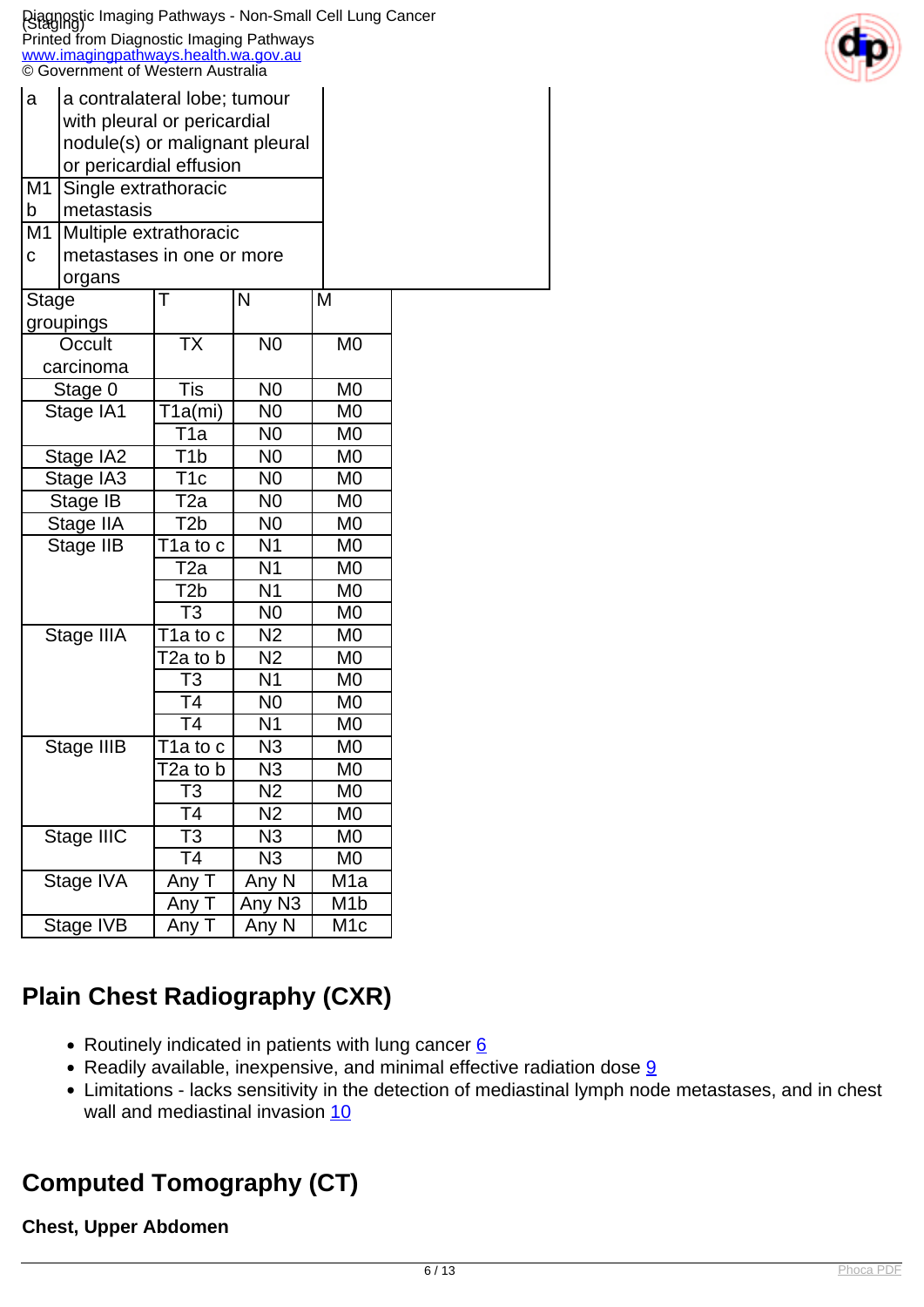

- For patients with either a known or suspected lung cancer who are eligible for treatment, CT scan of the chest with contrast is recommended [11](index.php?option=com_content&view=article&id=141&tab=references)
- The usual CT protocol for NSCLC involves a CT chest with extension into the upper abdomen (adrenals). This allows for evaluation of the size and extent of the primary tumour, and metastatic spread to mediastinum and upper abdomen (particularly liver, adrenal glands) [6, 11](index.php?option=com_content&view=article&id=141&tab=references)
- IV contrast may be administered to help distinguish vascular structures from centrally located tumours & lymph nodes
- Limitations
	- CT has only moderate T staging accuracy. The positive predictive value (PPV) of CT for T3 or T4 disease is only 68% and as such, a positive result should be confirmed histologically before denying patients curative surgery (unless there is overt evidence of non-resectable disease such as bony destruction or vascular invasion) [3, 12, 13](index.php?option=com_content&view=article&id=141&tab=references)
	- CT has low accuracy in the identification of mediastinal metastases compared to PET with a median sensitivity and specificity of 61% and 79% respectively. Thus CT is not a reliable modality for staging the mediastinum in patients with NSCLC [14](index.php?option=com_content&view=article&id=141&tab=references)
	- Although the accuracy of CT in detecting malignant lymph nodes is only about 67%, it provides good anatomic information and can guide the choice of lymph nodes for further invasive biopsy [14, 15](index.php?option=com_content&view=article&id=141&tab=references)
	- CT has limited ability to evaluate superior sulcus tumours due to its axial format and streak artefacts from the shoulders. MRI may be of benefit in this circumstance  $3, 13$
	- The relatively low sensitivity and specificity of CT (55 and 81 percent) and PET (80 and 88 percent) can miss occult cancer (false negatives) [11, 16](index.php?option=com_content&view=article&id=141&tab=references)
- More recently, CT has been integrated with PET (PET-CT) to provide combined functional & anatomical imaging in the same sitting [3](index.php?option=com_content&view=article&id=141&tab=references)

## **Adrenal Glands**

- CT is the primary imaging modality for characterisation of adrenal masses. [11, 17](index.php?option=com_content&view=article&id=141&tab=references) While the majority of adrenal lesions are benign, the risk of malignancy increases with primary tumour stage & the size of the adrenal lesion. Lesions >5cm in size are likely to be malignant and these patients should be referred for surgery [17-19](index.php?option=com_content&view=article&id=141&tab=references)
	- 1. Lesions of 20 HU are likely malignant and should be biopsied when the result influences management
	- 2. CT indeterminate lesions (11-20 HU) can be further characterised by MRI, PET, PET-CT or by using CT washout criteria [21](index.php?option=com_content&view=article&id=141&tab=references)
- When the adrenal lesion is the sole potential site of metastatic disease, biopsy & histopathological confirmation should be sought [19, 20, 23, 24](index.php?option=com_content&view=article&id=141&tab=references)

# **Positron Emission Tomography (PET)**

- PET utilises a radioactive glucose-analogue (18-FDG) to image tissues that preferentially uptake glucose. Non-small cell lung cancer tumours have a very high affinity for glucose and readily take up 18-FDG [7, 25](index.php?option=com_content&view=article&id=141&tab=references)
- PET is able to accurately detect unsuspected distant metastases in 15% of surgical candidates and changes management in 25% of patients [7, 11, 26](index.php?option=com_content&view=article&id=141&tab=references)
- PET is superior to CT in differentiating resectable from non-resectable disease [12, 14, 25](index.php?option=com_content&view=article&id=141&tab=references)
- PET is indicated in all patients with non-small cell lung cancer unless CT scan unequivocally shows overwhelming radiographic evidence of metastatic disease in multiple sites [11](index.php?option=com_content&view=article&id=141&tab=references)
- If PET is unavailable, bone scan and abdominal CT are reasonable alternatives to evaluate for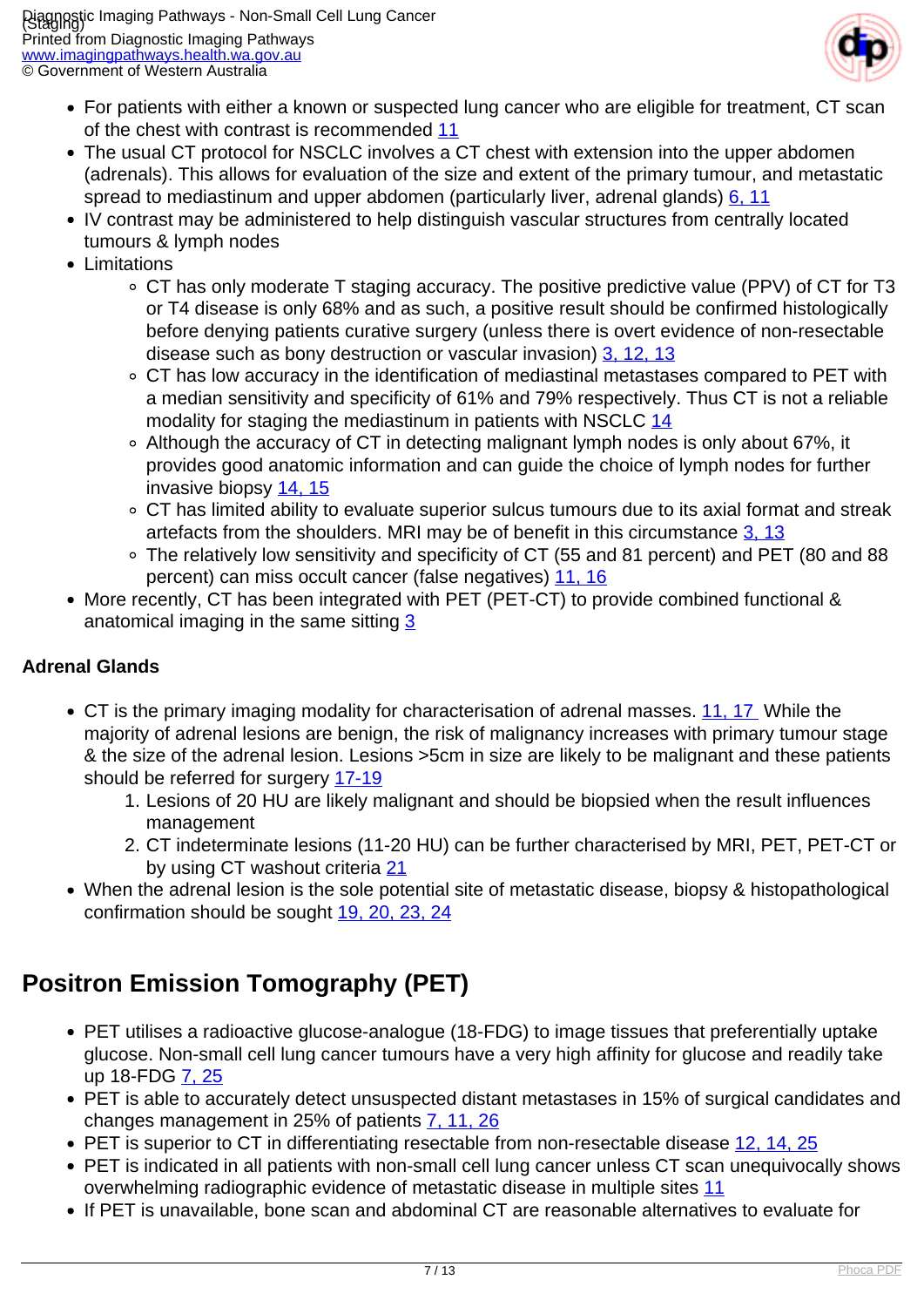

- extra thoracic disease [7, 11](index.php?option=com_content&view=article&id=141&tab=references)
- Advantages
	- Superior to CT for nodal staging of non-small cell lung cancer [12, 14, 23, 24, 27](index.php?option=com_content&view=article&id=141&tab=references)
	- o Superior to CT and bone scan for detection of distant metastases [7, 25](index.php?option=com_content&view=article&id=141&tab=references)
- Cost-effective in reducing the number of unnecessary thoracotomies [25, 27, 28](index.php?option=com_content&view=article&id=141&tab=references)
- Disadvantages
	- Relatively poor resolution to assess tumour size and determine invasion into adjacent tissues, such as chest wall, large vessels, or other features that define tumour status [27,](index.php?option=com_content&view=article&id=141&tab=references) [29, 30](index.php?option=com_content&view=article&id=141&tab=references)
	- Low sensitivity for detection of brain metastases [11, 27](index.php?option=com_content&view=article&id=141&tab=references)
	- Moderate positive predictive value (79%) for diagnosis of mediastinal lymph node metastases, thus histological confirmation of PET positive nodes has been recommended [25, 29, 31](index.php?option=com_content&view=article&id=141&tab=references)
- There is no need for curative surgical resection in Stage IV because of distant metastasis. An important advantage of PET-CT is the use of whole-body scanning to detect distant metastasis [25](index.php?option=com_content&view=article&id=141&tab=references)

#### **PET-CT**

- The role of PET-CT in the management of non-small cell lung cancer continues to emerge with time. [32](index.php?option=com_content&view=article&id=141&tab=references) Despite its increasing use, there is no consensus regarding the routine use of integrated PET/CT as a staging modality for patients with suspected NSCLC [33](index.php?option=com_content&view=article&id=141&tab=references)
- The limited evidence so far indicates that PET-CT is as accurate or superior to PET alone. [23, 26,](index.php?option=com_content&view=article&id=141&tab=references) [31, 34](index.php?option=com_content&view=article&id=141&tab=references)
- PET-CT has a good sensitivity & specificity for nodal staging (84%, 89% respectively), and for staging distant metastases (93%, 96% respectively). If this technique is not available, visual correlation of PET and CT can be a valuable alternative [3, 35](index.php?option=com_content&view=article&id=141&tab=references)
- Limitations
	- o Sensitivity for brain metastases is limited (60%) [11, 23](index.php?option=com_content&view=article&id=141&tab=references)
	- Limited availability and high expense [3, 36](index.php?option=com_content&view=article&id=141&tab=references)
	- Due to technological limitations of PET/CT, lesions that measure less than two to three times the spatial resolution of the scanner will usually appear less active due to the partial volume effect [13](index.php?option=com_content&view=article&id=141&tab=references)
- The limited evidence suggests that PET/CT represents the best non-invasive modality for the detection of nodal metastasis, although mediastinoscopy is still required whenever there is uncertainty regarding the status of any one lymph node in patients with NSCLC [3](index.php?option=com_content&view=article&id=141&tab=references)

## **Bone Scan or Magnetic Resonance Imaging (MRI)**

- Site specific symptoms warrant directed evaluation of that site with the most appropriate study [11](index.php?option=com_content&view=article&id=141&tab=references)
- Routine skeletal imaging is usually not indicated [37](index.php?option=com_content&view=article&id=141&tab=references)
- Some studies have indicated that bone scintigraphy following PET is of limited use as PET is more sensitive and specific in detecting bone metastases secondary to NSCLC. Some authors have recommended use of MRI when an abnormality on PET has been detected [38-40](index.php?option=com_content&view=article&id=141&tab=references)

# **Computed Tomography (CT) / Magnetic Resonance Imaging (MRI) Head**

Routine use of brain imaging in asymptomatic patients with NSCLC is not indicated and should be limited to patients with symptoms or in those who are more likely to have metastatic disease [41](index.php?option=com_content&view=article&id=141&tab=references)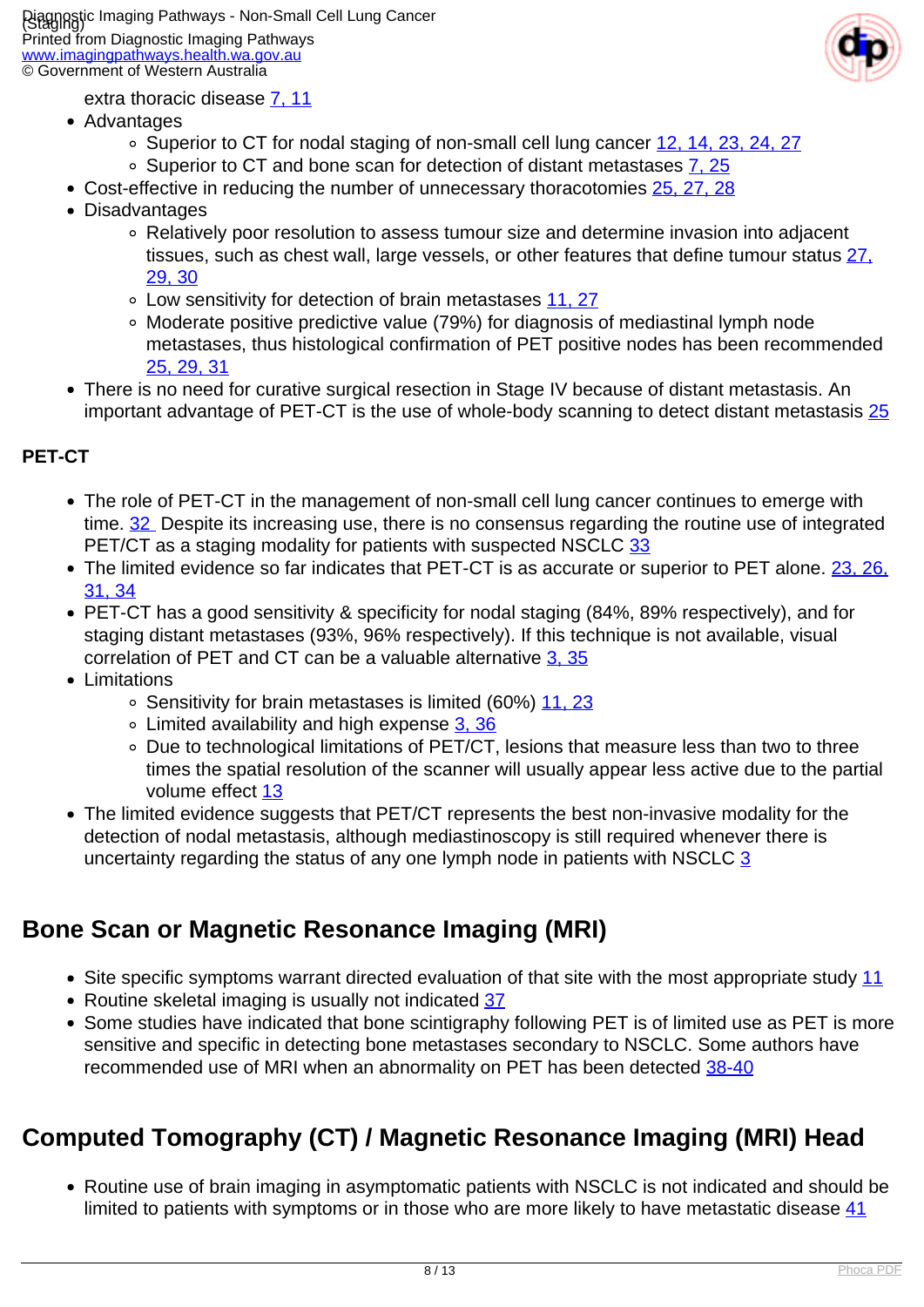

- Clinical examination is useful for ruling out cerebral metastases with a negative predictive value of 94% [14, 24, 42](index.php?option=com_content&view=article&id=141&tab=references)
- CT may be the preferred initial investigation for cerebral metastases, but MRI has higher sensitivity. [23](index.php?option=com_content&view=article&id=141&tab=references) CT and MRI are more effective than PET for assessing cerebral metastases due to high physiological glucose uptake in the brain [23, 41](index.php?option=com_content&view=article&id=141&tab=references)

## **References**

#### **Date of literature search: January 2017**

References are graded from Level I to V according to the Oxford Centre for Evidence-Based Medicine, Levels of Evidence. [Download the document](http://www.cebm.net/wp-content/uploads/2014/06/CEBM-Levels-of-Evidence-2.1.pdf)

- 1. Patz EF, Jr. **Imaging bronchogenic carcinoma.** Chest. 2000;117(4):90s-5s. (Review Article). [View the reference](https://www.ncbi.nlm.nih.gov/pubmed/10777461 )
- 2. Saeed I, Anderson J. **Cancer of the lung: staging, radiology, surgery.** Surgery Oxford International Edition. 2011;29(5):221-6. (Review article). [View the reference](http://www.sciencedirect.com/science/article/pii/S0263931911000263 )
- 3. Hochhegger B, Alves GRT, Irion KL, Fritscher CC, Fritscher LG, Concatto NH, et al. **PET/CT imaging in lung cancer: indications and findings.** Jornal Brasileiro de Pneumologia. 2015;41:264-74. (Review article). [View the reference](https://www.ncbi.nlm.nih.gov/pubmed/26176525 )
- 4. Tsim S, O'Dowd CA, Milroy R, Davidson S. **Staging of non-small cell lung cancer (NSCLC): A review.** Respiratory Medicine. 2010;104(12):1767-74. (Review article). [View the reference](https://www.ncbi.nlm.nih.gov/pubmed/20833010 )
- 5. Chheang S, Brown K. **Lung Cancer Staging: Clinical and Radiologic Perspectives.** Seminars in Interventional Radiology. 2013;30(2):99-113. (Review article). [View the reference](https://www.ncbi.nlm.nih.gov/pmc/articles/PMC3709937 )
- 6. Park BJ, Louie O, Altorki N. **Staging and the surgical management of lung cancer.** Radiol Clin North Am. 2000;38(3):545-61. (review article). [View the reference](https://www.ncbi.nlm.nih.gov/pubmed/10855261 )
- 7. Ibeas P, Cantos B, Gasent JM, Rodriguez B, Provencio M. **PET-CT in the staging and treatment of non-small-cell lung cancer.** Clin Transl Oncol. 2011;13(6):368-77. (Level III evidence). [View the reference](https://www.ncbi.nlm.nih.gov/pubmed/21680297 )
- 8. Amin MB ES, Greene FL et al. **AJCC (American Joint Committee on Cancer) Cancer Staging Manual, 8th edition.** Springer Chicago. 2017 View the reference
- 9. Nickoloff EL, Lu ZF, Dutta AK, So JC. **Radiation dose descriptors: BERT, COD, DAP, and** other strange creatures. Radiographics. 2008;28(5):1439-50. (Level III evidence). [View the](https://www.ncbi.nlm.nih.gov/pubmed/18794317 ) [reference](https://www.ncbi.nlm.nih.gov/pubmed/18794317 )
- 10. Webb WR, Gatsonis C, Zerhouni EA, Heelan RT, Glazer GM, Francis IR, et al. **CT and MR imaging in staging non-small cell bronchogenic carcinoma: report of the Radiologic Diagnostic Oncology Group.** Radiology. 1991;178(3):705-13. (Review article). [View the](https://www.ncbi.nlm.nih.gov/pubmed/1847239 ) [reference](https://www.ncbi.nlm.nih.gov/pubmed/1847239 )
- 11. Silvestri GA, Gonzalez AV, Jantz MA, Margolis ML, Gould MK, Tanoue LT, et al. **Methods for staging non-small cell lung cancer: Diagnosis and management of lung cancer, 3rd ed: American College of Chest Physicians evidence-based clinical practice guidelines.** Chest. 2013;143(5 Suppl):e211S-50S. (Guidelines). [View the reference](https://www.ncbi.nlm.nih.gov/pubmed/26002237 )
- 12. Birim O, Kappetein AP, Stijnen T, Bogers AJ. **Meta-analysis of positron emission tomographic and computed tomographic imaging in detecting mediastinal lymph node metastases in nonsmall cell lung cancer.** Ann Thorac Surg. 2005;79(1):375-82. (Level II evidence). [View the](https://www.ncbi.nlm.nih.gov/pubmed/15620991 ) [reference](https://www.ncbi.nlm.nih.gov/pubmed/15620991 )
- 13. Chao F, Zhang H. **PET/CT in the Staging of the Non-Small-Cell Lung Cancer.** Journal of Biomedicine and Biotechnology. 2012:783739. (Review article). [View the reference](https://www.ncbi.nlm.nih.gov/pubmed/21680297 )
- 14. Toloza EM, Harpole L, McCrory DC. **Noninvasive staging of non-small cell lung cancer: a review of the current evidence.** Chest. 2003;123(1):137-46. (Review Article). [View the reference](https://www.ncbi.nlm.nih.gov/pubmed/12527573 )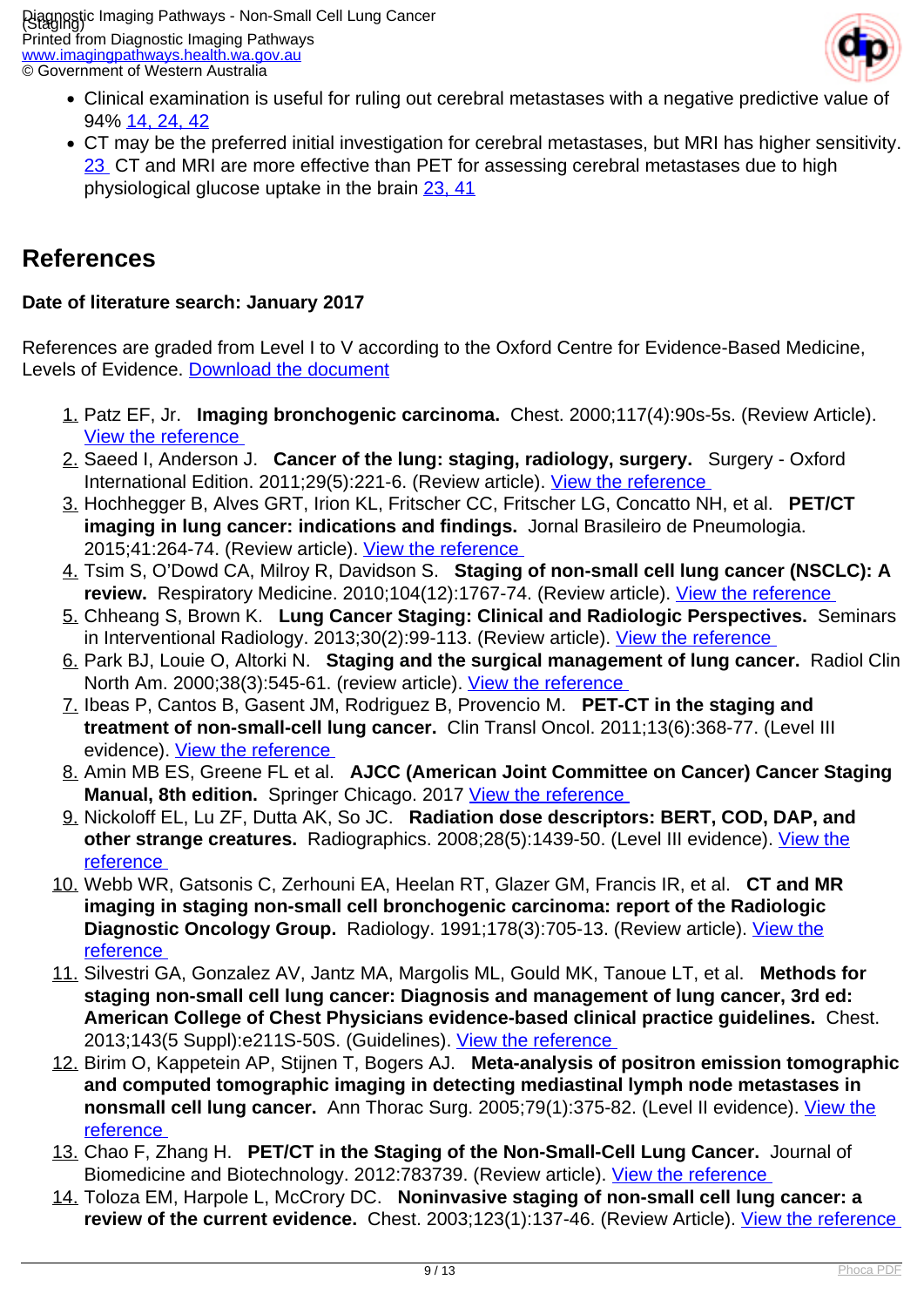

- 15. Bauman K, Arenberg D. **Multidisciplinary Evaluation of Patients With Suspected Lung Cancer.** Clinical pulmonary medicine. 2010;17(1):35-41. (Review article). View the reference
- 16. Fischer B, Lassen U, Mortensen J, Larsen S, Loft A, Bertelsen A, et al. **Preoperative staging of lung cancer with combined PET-CT.** N Engl J Med. 2009;361(1):32-9. (Level I evidence). [View](https://www.ncbi.nlm.nih.gov/pubmed/19571281 ) [the reference](https://www.ncbi.nlm.nih.gov/pubmed/19571281 )
- 17. Young Jr WF. **Management approaches to adrenal incidentalomas. A view from Rochester, Minnesota.** Endocrinology and Metabolism Clinics of North America. 2000;29(1):159-85. (Review Article). [View the reference](https://www.ncbi.nlm.nih.gov/pubmed/10732270 )
- 18. Herrera MF, Grant CS, van Heerden JA, Sheedy PF, Ilstrup DM. **Incidentally discovered adrenal tumors: an institutional perspective.** Surgery. 1991;110(6):1014-21. (Level II evidence). [View the reference](https://www.ncbi.nlm.nih.gov/pubmed/1745970 )
- 19. Pender SM, Boland GW, Lee MJ. **The incidental nonhyperfunctioning adrenal mass: an imaging algorithm for characterisation.** Clin Radiol Review article. 1998;53 (11):796-804. (Review article). [View the reference](https://www.ncbi.nlm.nih.gov/pubmed/9833781 )
- 20. Stone WZ, Wymer DC, Canales BK. **Fluorodeoxyglucose-Positron-Emission Tomography/Computed Tomography Imaging for Adrenal Masses in Patients with Lung Cancer: Review and Diagnostic Algorithm.** Journal of Endourology. 2014;28(1):104-11. (Review article). [View the reference](https://www.ncbi.nlm.nih.gov/pubmed/23927734 )
- 21. Caoili EM, Korobkin M, Francis IR, Cohan RH, Platt JF, Dunnick NR, et al. **Adrenal masses: characterization with combined unenhanced and delayed enhanced CT.** Radiology. 2002;222(3):629-33. (Level II/III evidence). [View the reference](https://www.ncbi.nlm.nih.gov/pubmed/11867777 )
- 22. Boland GWL, Lee MJ, Gazelle GS. **Characterization of adrenal masses using unenhanced CT: an analysis of the CT literature** AJR. 1998;171(1):201-4. (Level II evidence). [View the](https://www.ncbi.nlm.nih.gov/pubmed/9648789 ) [reference](https://www.ncbi.nlm.nih.gov/pubmed/9648789 )
- 23. Lim E, Baldwin D, Beckles M, Duffy J, Entwisle J, Faivre-Finn C, et al. **Guidelines on the radical management of patients with lung cancer.** Thorax. 2010;65 Suppl 3:1-27. (Guidelines). [View](https://www.ncbi.nlm.nih.gov/pubmed/20940263 ) [the reference](https://www.ncbi.nlm.nih.gov/pubmed/20940263 )
- 24. Patz EF, Jr., Lowe VJ, Goodman PC, Herndon J. **Thoracic nodal staging with PET imaging with 18FDG in patients with bronchogenic carcinoma.** Chest. 1995;108(6):1617-21. (Level II/III evidence). [View the reference](https://www.ncbi.nlm.nih.gov/pubmed/7497771 )
- 25. Yousefi-Koma A, Panah-Moghaddam M, Kalff V. **The Utility of Metabolic Imaging by 18F-FDG PET/CT in Lung Cancer: Impact on Diagnosis and Staging.** Tanaffos. 2013;12(1):16-25. (Review article). [View the reference](https://www.ncbi.nlm.nih.gov/pmc/articles/PMC4153235 )
- 26. Reed CE, Harpole DH, Posther KE, Woolson SL, Downey RJ, Meyers BF, et al. **Results of the American College of Surgeons Oncology Group Z0050 trial: the utility of positron emission tomography in staging potentially operable non-small cell lung cancer.** J Thorac Cardiovasc Surg. 2003;126(6):1943-51. (Level II evidence). [View the reference](https://www.ncbi.nlm.nih.gov/pubmed/14688710 )
- 27. Marom EM, McAdams HP, Erasmus JJ, Goodman PC, Culhane DK, Coleman RE, et al. **Staging non-small cell lung cancer with whole-body PET.** Radiology. 1999;212(3):803-9. (Level II evidence). [View the reference](https://www.ncbi.nlm.nih.gov/pubmed/10478250 )
- 28. Scott WJ, Shepherd J, Gambhir SS. **Cost-effectiveness of FDG-PET for staging non-small cell lung cancer: a decision analysis.** Ann Thorac Surg. 1998;66(6):1876-83. (Level III evidence). [View the reference](https://www.ncbi.nlm.nih.gov/pubmed/9930463 )
- 29. Betancourt-Cuellar SL, Carter BW, Palacio D, Erasmus JJ. **Pitfalls and limitations in non-small cell lung cancer staging.** Semin Roentgenol. 2015;50(3):175-82. (Review article). [View the](https://www.ncbi.nlm.nih.gov/pubmed/26002237 ) [reference](https://www.ncbi.nlm.nih.gov/pubmed/26002237 )
- 30. Purandare NC, Rangarajan V. **Imaging of lung cancer: Implications on staging and management.** The Indian Journal of Radiology & Imaging. 2015;25(2):109-20. (Review article). [View the reference](https://www.ncbi.nlm.nih.gov/pmc/articles/PMC4419420 )
- 31. De Leyn P, Dooms C, Kuzdzal J, Lardinois D, Passlick B, Rami-Porta R, et al. **Revised ESTS guidelines for preoperative mediastinal lymph node staging for non-small-cell lung cancer.**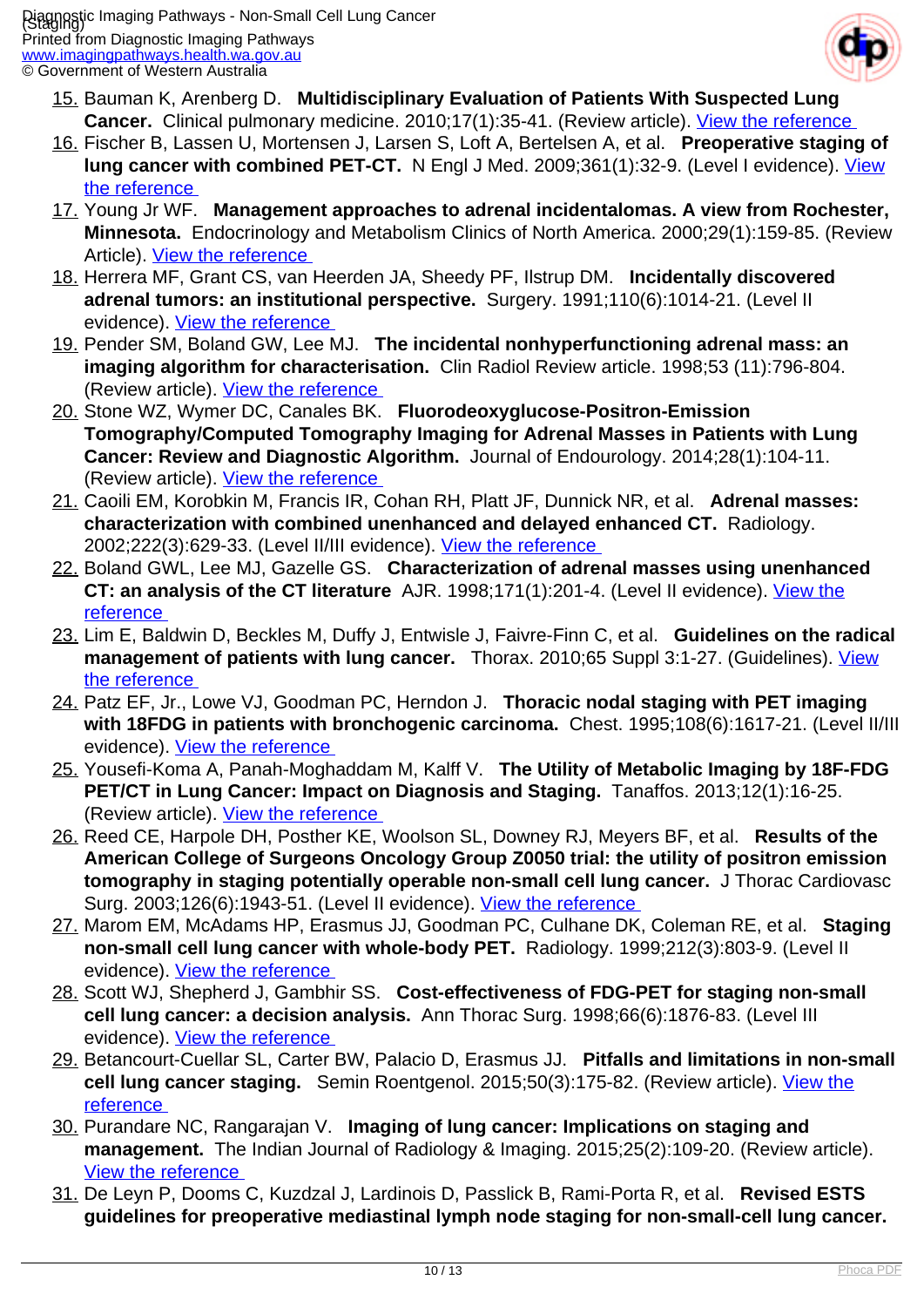

Eur J Cardiothorac Surg. 2014;45(5):787-98. (Guidelines). [View the reference](https://www.ncbi.nlm.nih.gov/pubmed/24578407 ) 

- 32. Garg PK, Singh SK, Prakash G, Jakhetiya A, Pandey D. **Role of positron emission tomography-computed tomography in non-small cell lung cancer.** World Journal of Methodology. 2016;6(1):105-11. (Review article). [View the reference](https://www.ncbi.nlm.nih.gov/pmc/articles/PMC4804245 )
- 33. Schmidt-Hansen M, Baldwin DR, Hasler E, Zamora J, Abraira V, Roque IFM. **PET-CT for assessing mediastinal lymph node involvement in patients with suspected resectable non-**small cell lung cancer. Cochrane Database Syst Rev. 2014(11): (Level I evidence). [View the](https://www.ncbi.nlm.nih.gov/pubmed/25393718 ) [reference](https://www.ncbi.nlm.nih.gov/pubmed/25393718 )
- 34. Cerfolio RJ, Ojha B, Bryant AS, Raghuveer V, Mountz JM, Bartolucci AA. **The accuracy of integrated PET-CT compared with dedicated PET alone for the staging of patients with nonsmall cell lung cancer.** Ann Thorac Surg. 2004;78(3):1017-23. (Level II evidence). [View the](https://www.ncbi.nlm.nih.gov/pubmed/15337041 ) [reference](https://www.ncbi.nlm.nih.gov/pubmed/15337041 )
- 35. Padma S, Sundaram PS, George S. **Role of positron emission tomography computed tomography in carcinoma lung evaluation.** J Cancer Res Ther. 2011;7(2):128-34. (Review article). [View the reference](https://www.ncbi.nlm.nih.gov/pubmed/24010906 )
- 36. Rankin S. **PET/CT for staging and monitoring non small cell lung cancer.** Cancer Imaging. 2008;8(Spec Iss A):S27-S31. (Review article). [View the reference](https://www.ncbi.nlm.nih.gov/pmc/articles/PMC2582498 )
- 37. Michel F, Soler M, Imhof E, Perruchoud AP. **Initial staging of non-small cell lung cancer: value of routine radioisotope bone scanning.** Thorax. 1991;46(7):469-73. (?Level II evidence). [View](https://www.ncbi.nlm.nih.gov/pubmed/1652164 ) [the reference](https://www.ncbi.nlm.nih.gov/pubmed/1652164 )
- 38. Cheran SK, Herndon JE, 2nd, Patz EF, Jr. **Comparison of whole-body FDG-PET to bone scan for detection of bone metastases in patients with a new diagnosis of lung cancer.** Lung Cancer. 2004;44(3):317-25. (Level III evidence). [View the reference](https://www.ncbi.nlm.nih.gov/pubmed/15140545 )
- 39. Gayed I, Vu T, Johnson M, Macapinlac H, Podoloff D. **Comparison of bone and 2-deoxy-2-[18F]fluoro-D-glucose positron emission tomography in the evaluation of bony** metastases in lung cancer. Mol Imaging Biol. 2003;5(1):26-31. (Level III evidence). [View the](https://www.ncbi.nlm.nih.gov/pubmed/14499159 ) [reference](https://www.ncbi.nlm.nih.gov/pubmed/14499159 )
- 40. Hsia TC, Shen YY, Yen RF, Kao CH, Changlai SP. **Comparing whole body 18F-2-deoxyglucose positron emission tomography and technetium-99m methylene diophosphate bone scan to detect bone metastases in patients with non-small cell lung** cancer. Neoplasma. 2002;49(4):267-71. (Level III evidence). *View the reference*
- 41. Yokoi K, Kamiya N, Matsuguma H, Machida S, Hirose T, Mori K, et al. **Detection of brain metastasis in potentially operable non-small cell lung cancer: a comparison of CT and MRI.**  Chest. 1999;115(3):714-9. (Level II evidence). [View the reference](https://www.ncbi.nlm.nih.gov/pubmed/10084481 )
- 42. Backhus LM, Farjah F, Varghese TK, Cheng AM, Zhou X-H, Wood DE, et al. **Appropriateness of Imaging for Lung Cancer Staging in a National Cohort.** Journal of Clinical Oncology. 2014;32(30):3428-35. (Level II evidence). View the reference

## **Information for Consumers**

| Information from this website                                                          | Information from the Royal<br><b>Australian and New Zealand</b><br><b>College of Radiologists' website</b> |  |  |
|----------------------------------------------------------------------------------------|------------------------------------------------------------------------------------------------------------|--|--|
|                                                                                        |                                                                                                            |  |  |
| <b>Consent to Procedure or Treatment</b><br><b>Radiation Risks of X-rays and Scans</b> | <b>Computed Tomography (CT)</b><br><b>Contrast Medium (Gadolinium versus</b>                               |  |  |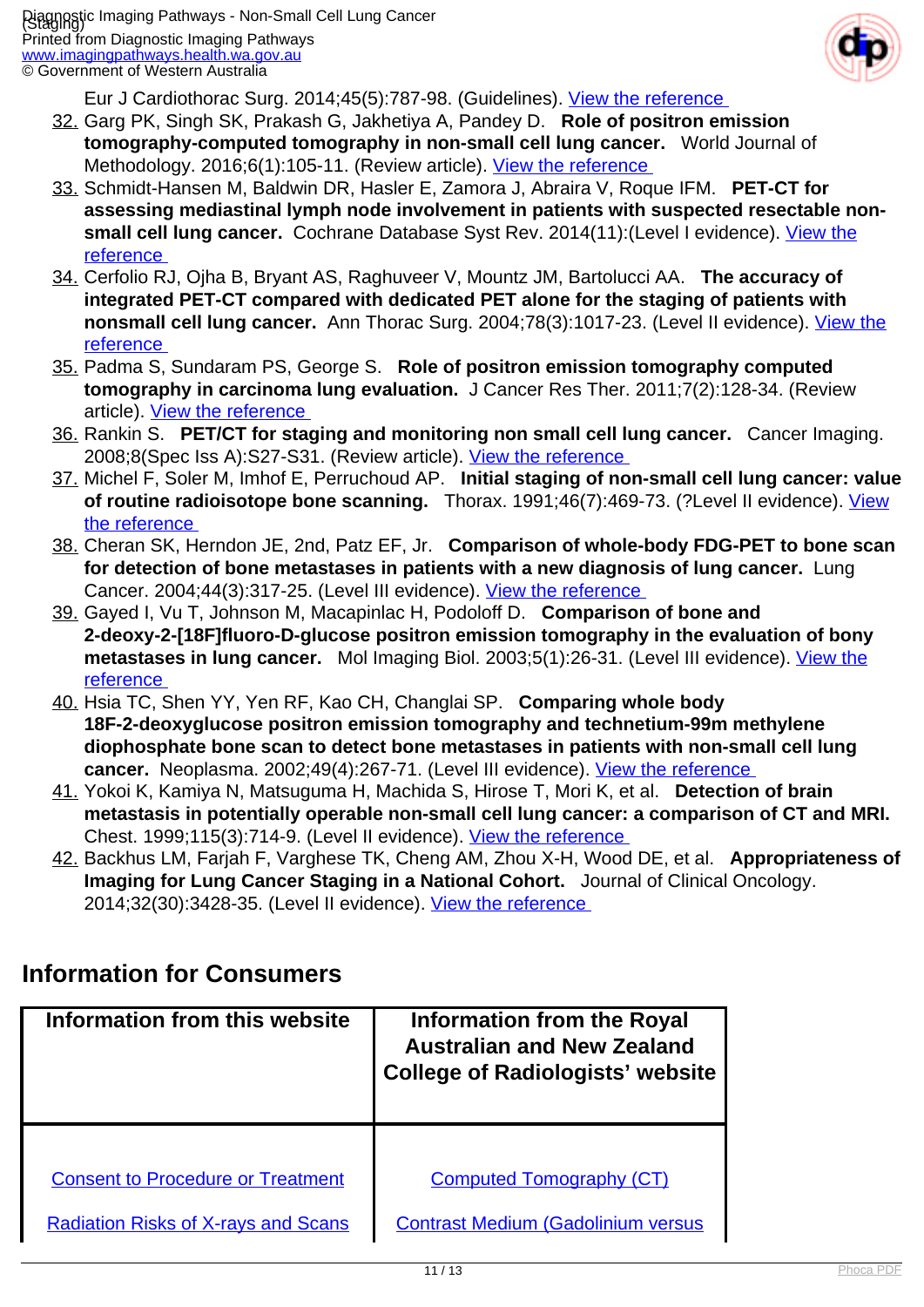| Diagnostic Imaging Pathways - Non-Small Cell Lung Cancer<br>Staging)<br>Printed from Diagnostic Imaging Pathways<br>www.imagingpathways.health.wa.gov.au<br>© Government of Western Australia |                                                                            |  |
|-----------------------------------------------------------------------------------------------------------------------------------------------------------------------------------------------|----------------------------------------------------------------------------|--|
| <b>Bone Scan</b>                                                                                                                                                                              | lodine)                                                                    |  |
| <b>Computed Tomography (CT)</b>                                                                                                                                                               | <b>Gadolinium Contrast Medium</b>                                          |  |
| <b>Magnetic Resonance Imaging (MRI)</b>                                                                                                                                                       | <b>Iodine-Containing Contrast Medium</b>                                   |  |
| <b>Positron Emission Tomography (PET)</b>                                                                                                                                                     | <b>Magnetic Resonance Imaging (MRI)</b>                                    |  |
| <b>Ultrasound</b>                                                                                                                                                                             | <b>Plain Radiography/X-rays</b>                                            |  |
| <b>Chest Radiograph (X-ray)</b>                                                                                                                                                               | <b>Radiation Risk of Medical Imaging During</b><br>Pregnancy               |  |
|                                                                                                                                                                                               | <b>Radiation Risk of Medical Imaging for</b><br><b>Adults and Children</b> |  |
|                                                                                                                                                                                               | <b>Ultrasound</b>                                                          |  |
|                                                                                                                                                                                               | <b>Nuclear Medicine</b>                                                    |  |
|                                                                                                                                                                                               | <b>Nuclear Medicine Bone Scan</b>                                          |  |
|                                                                                                                                                                                               | <b>PET Scan</b>                                                            |  |
|                                                                                                                                                                                               |                                                                            |  |

### **Copyright**

© Copyright 2018, Department of Health Western Australia. All Rights Reserved. This web site and its content has been prepared by The Department of Health, Western Australia. The information contained on this web site is protected by copyright.

### **Legal Notice**

Please remember that this leaflet is intended as general information only. It is not definitive and The Department of Health, Western Australia can not accept any legal liability arising from its use. The information is kept as up to date and accurate as possible, but please be warned that it is always subject to change

## **File Formats**

.

Some documents for download on this website are in a Portable Document Format (PDF). To read these files you might need to download Adobe Acrobat Reader.